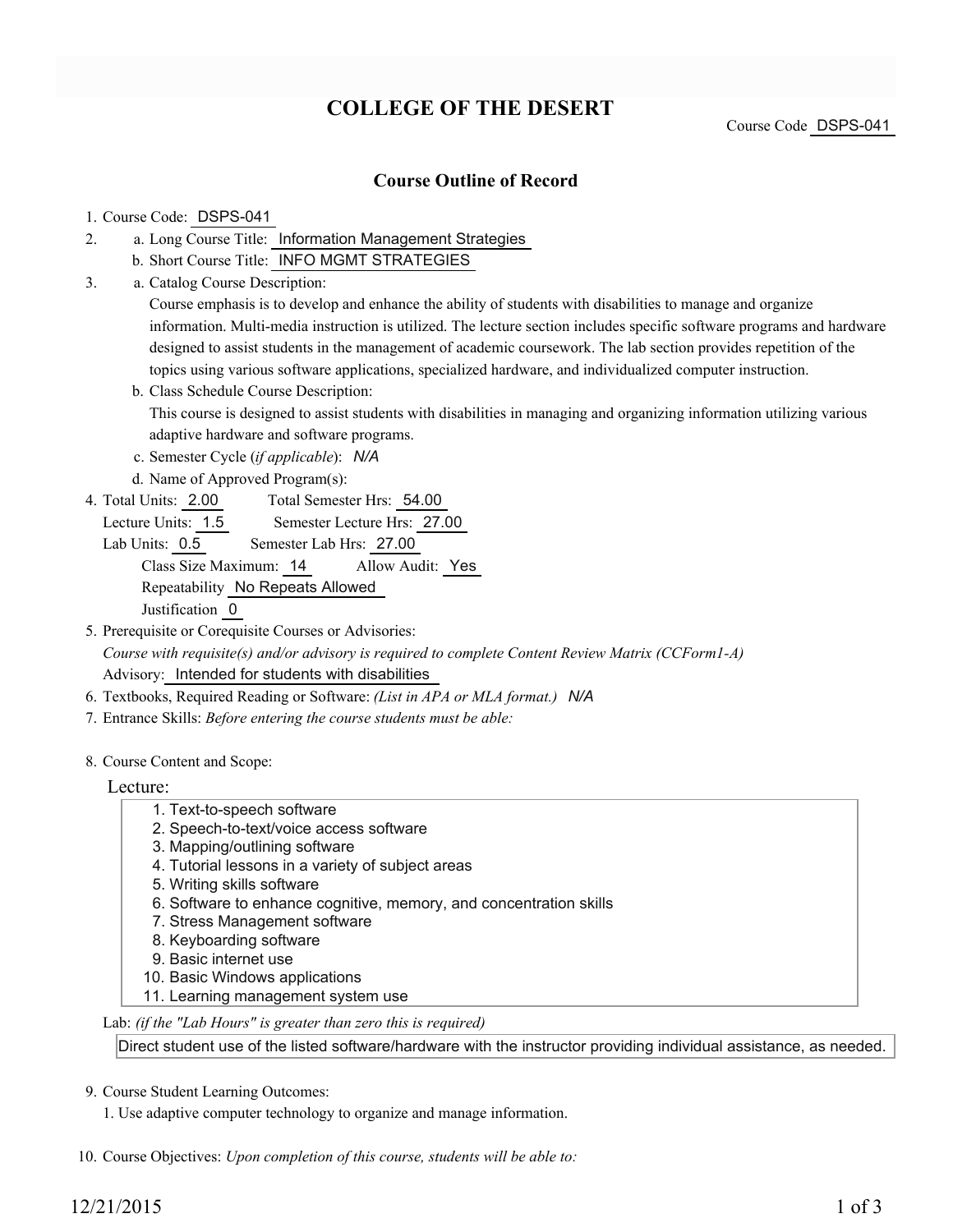## DSPS 041-Information Management Strategies

- a. Demonstrate basic knowledge and understanding of adaptive hardware and software available in the High Tech Center.
- b. Demonstrate a working knowledge of how to use the internet, Microsoft Word, Blackboard and basic computer applications.
- c. Utilize adaptive hardware and/or software to complete assignments.
- d. Complete a research paper utilizing various adaptive hardware and software.
- Methods of Instruction: *(Integration: Elements should validate parallel course outline elements)* 11.
	- a. Laboratory
	- b. Lecture
- 12. Assignments: (List samples of specific activities/assignments students are expected to complete both in and outside of class.) In Class Hours: 54.00

Outside Class Hours: 54.00

a. In-class Assignments

During the lab portion of the course, students will demonstrate individual use of the software/hardware introduced in the lecture portion of the course each week. Using adaptive software/hardware, students will complete assignments designed to reinforce the skills necessary to utilize the adaptive technology independently.

b. Out-of-class Assignments

Students will apply the skills developed in class to complete various components of a research project utilizing adaptive technology.

- 13. Methods of Evaluating Student Progress: The student will demonstrate proficiency by:
	- College level or pre-collegiate essays
	- Written homework
	- Term or research papers
	- Laboratory projects
	- Student participation/contribution
- 14. Methods of Evaluating: Additional Assesment Information:
- 15. Need/Purpose/Rationale -- All courses must meet one or more CCC missions.
	- IO Critical Thinking and Communication

Apply standard conventions in grammar, mechanics, usage and punctuation.

IO - Global Citizenship - Scientific & Technological Literacy

Produce oral and written information in various modes and media, using technology such as computers, the

Internet, and library databases.

PO-SSS Self-Awareness, Self-Understanding, and Self-Advocacy

Appreciate the value of feedback.

Adapt to challenging situations.

PO-SSS Self-Sufficiency and Independent Learning

 Identify and utilize services, programs, and resources to become life-long learners including, but not limited to: Study/Learning Labs

Special Programs for Student Success

16. Comparable Transfer Course

| <b>University System</b><br><b>Course Title</b><br><b>Course Number</b><br>Campus | <b>Catalog Year</b> |
|-----------------------------------------------------------------------------------|---------------------|
|-----------------------------------------------------------------------------------|---------------------|